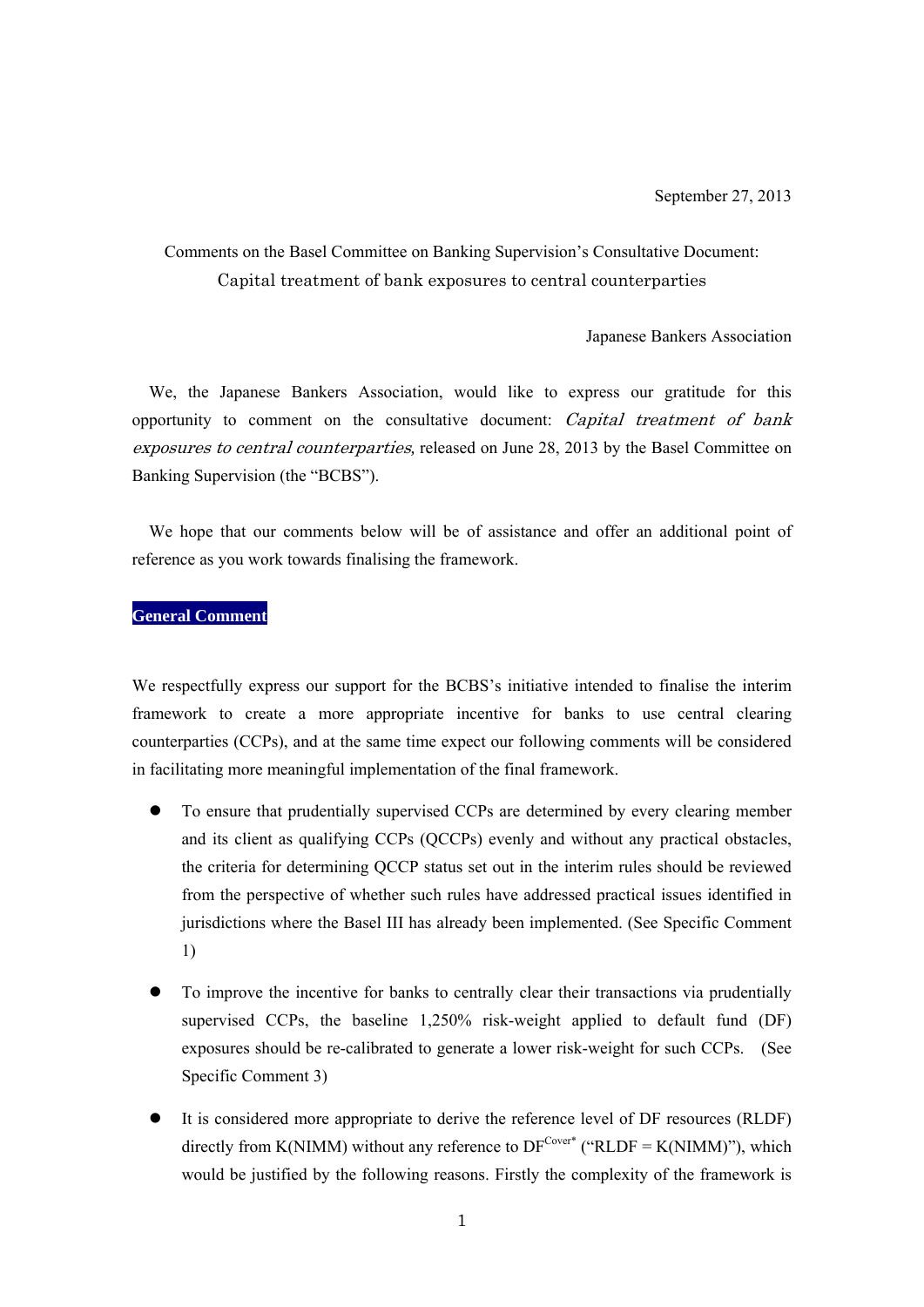compounded by incorporating  $DF^{\text{Cover}}$ . Secondly  $DF^{\text{Cover}}$  is a scenario-based measure that does not correspond to other statistics-based risk measures specified under the Basel capital adequacy framework, which would eventually undermine the comparability of risk-weights among CCPs due to the possibly incomparable scenarios chosen by CCPs. (See Specific Comment 4)

### **Specific Comments**

# 1. **Review of the QCCP determination criteria and development of information disclosure framework**

The BCBS should evaluate whether the overall framework for capital treatment of bank exposure to CCPs, including the suggested changes in this consultative document ("CD") as well as the interim rules, is truly effective. Our comment first states the current situation, and then discusses our two proposals on issues that are considered to be the most crucial.

#### ● Current situation

The interim rules set out the following two criteria for determining the QCCP status: (1) the CCP is based and prudentially supervised in a jurisdiction where the relevant regulator/overseer has established, and publicly indicated that it applies to the CCP on an ongoing basis, domestic rules and regulations that are consistent with the CPSS-IOSCO Principles for Financial Market Infrastructures (PFMIs); and (2) the CCP must calculate numbers necessary for a bank to calculate risk-weight and make such numbers available to the bank.

In Japan, Basel III has already been implemented. However, in determining whether these criteria are met, an extremely inefficient practice is imposed on banks because each bank needs to access every CCP (i.e. there are N x N number of communications) in the situation where the banks and the CCPs have not sufficiently identified each other's responsible departments and personnel. This could result in situations where a bank that has obtained the prescribed data from a CCP determines the CCP to be a QCCP, while another bank which has failed to obtain such data treats the same CCP as a Non-QCCP. In addition, in cases where a bank indirectly participates in a CCP as a client, rather than as a direct participant, it becomes much more difficult in practice to determine whether the above criteria are met.

Case (i) "Where a bank is a direct clearing member of an overseas CCP *A* for repo transactions"

The means used and divisions responsible for providing the Kcmi number (for the criterion (2)) are not available from the website of the CCP *A*. The bank identified and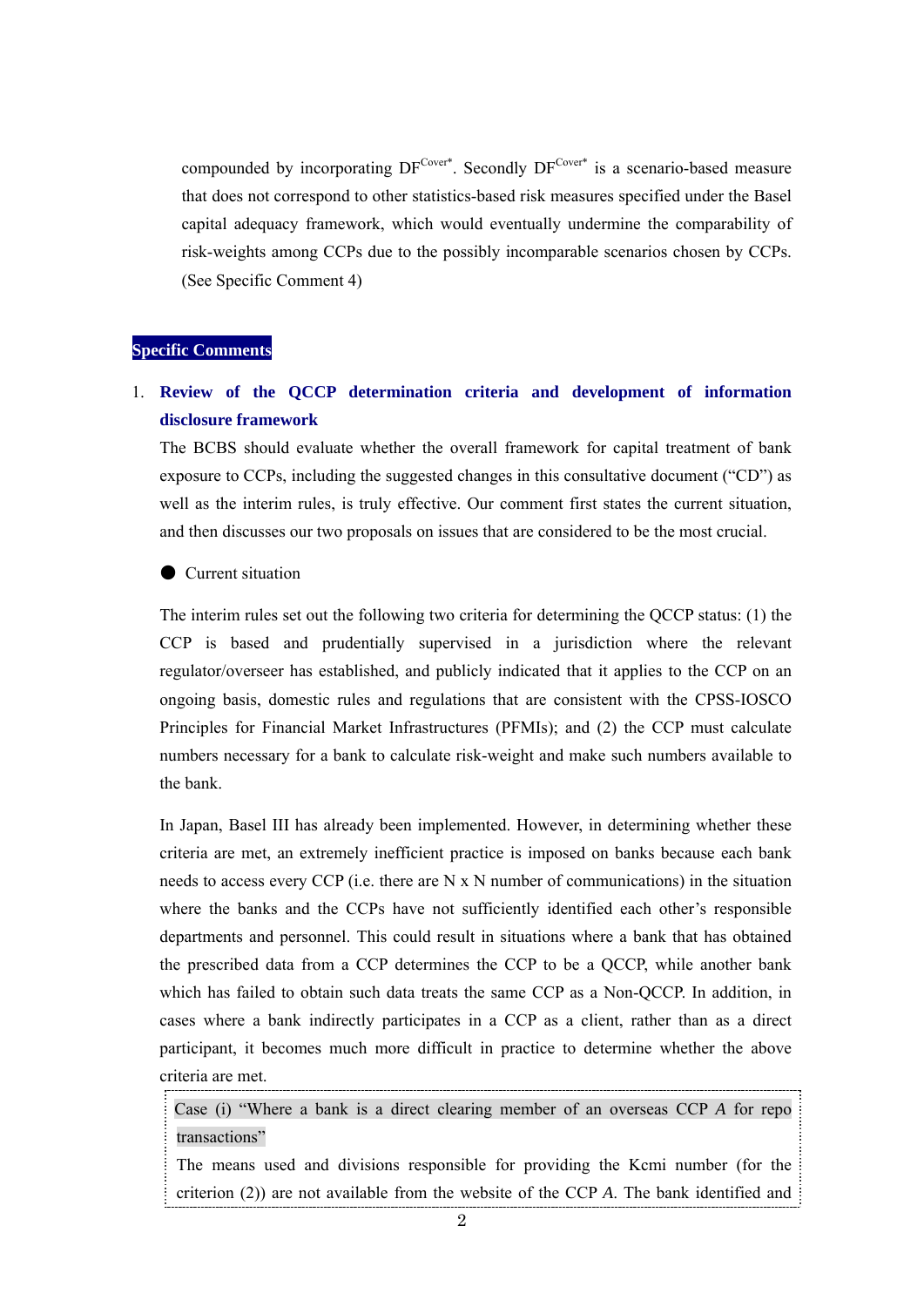contacted two persons; one was in charge of regulatory affairs and the other was from a department responsible for the compliance with PFMIs. However, neither of them has responded to the bank's inquiries.

Case (ii) "Where a bank invests in a fund *B* which makes investment through a broker *C* which settles derivative transactions using an overseas CCP *D* (the bank applies the "look-through" approach")

The bank has requested the fund *B* to confirm whether the broker *C* can obtain Kcmi number of the CCP *D*. However, the contact person of the fund *B* and the broker *C* had no understanding of the banking regulation or the Kcmi, and could not provide the information about the CCP *D*.

**• Proposal (i): Review of the QCCP determination criteria** 

The availability of information, or whether the numbers required in the criterion (2) is available, has nothing to do with the "prudential level" of CCPs, and hence is fundamentally different from the criterion (1). This criterion of availability also entails an issue of lack of comparability; specifically, "a certain CCP is not uniformly determined as a QCCP by all clearing members." It is therefore not considered to be appropriate to establish such criterion considering the goal being currently sought by the BCBS<sup>§</sup>.

The following two options may be taken to address the above issues:

The first option is to exclude the criterion (2) from the QCCP determination criteria and require only criterion (1) which indicates the "prudential level" to be met. Even if the criterion (2) is eliminated, the calculation of  $DF^{\text{Cover}*}$  which is necessary to ensure soundness of CCPs remains performed on an on-going basis provided that PFMIs are satisfied. In addition, to address situations where required numbers are not available, it is considered necessary to define the approach for calculating the risk-weight of a DF (similar to Method 2 set forth in the interim rules.)

If the first option is not feasible, an alternative option is to replace the criterion (2) with the requirement for CCPs to disclose required numbers (Kcm<sup>\*\*</sup>, RW TE) using a common format across CCPs. This option will allow CCPs to provide their information equally to all

$$
Kcm = \frac{K_{CMi}}{DF_i^{Pref}}
$$

 $\overline{a}$ 

<sup>§</sup> BCBS258 (July 2013): Discussion paper: The regulatory framework: balancing risk sensitivity, simplicity and comparability.

<sup>\*\*</sup> In this context, Kcm is denoted as follow using the terms of the Consultative Document: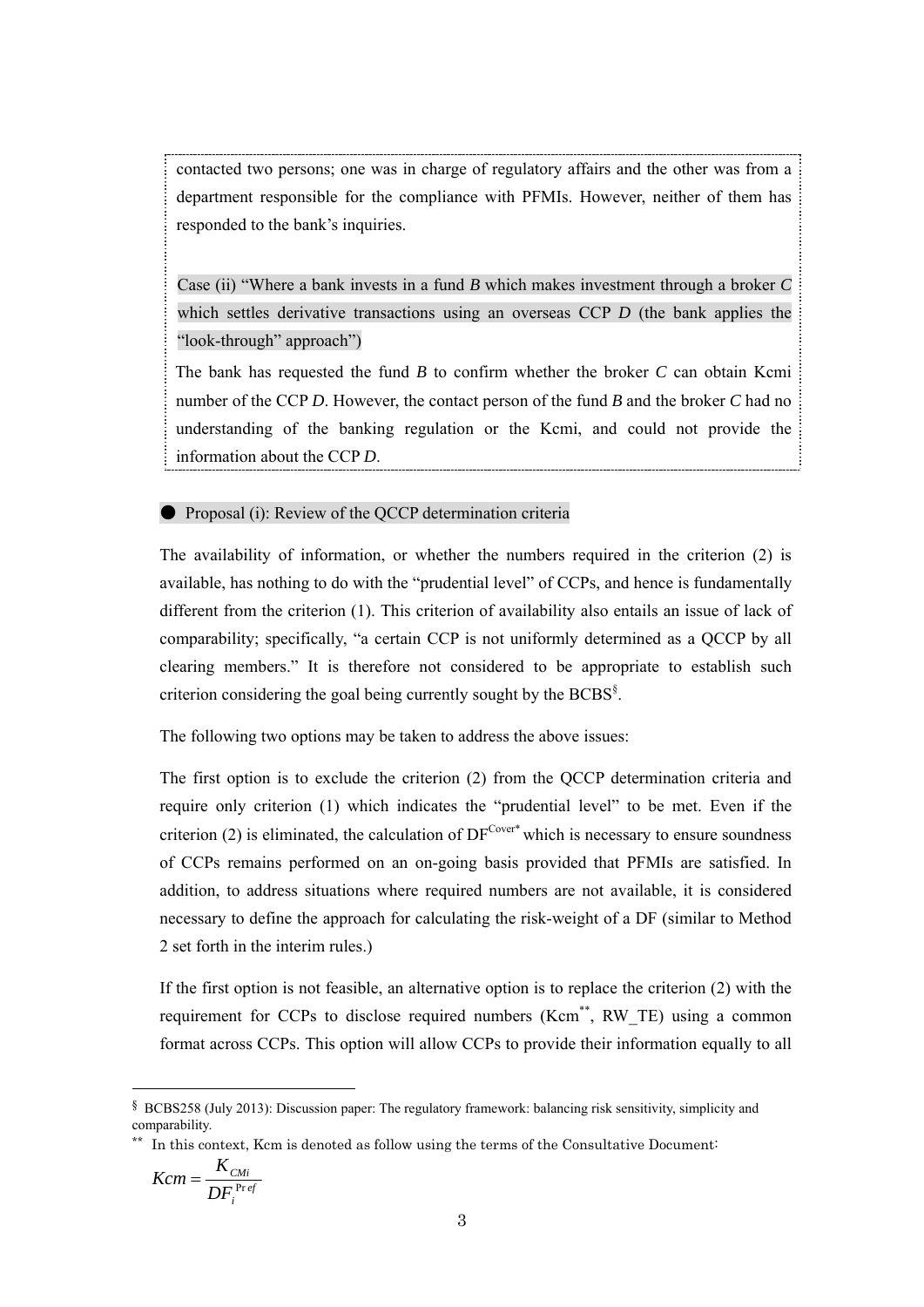clearing members, and eventually it is expected that the determination of QCCP status will be carried out properly (i.e. determined as a QCCP) in conformity with the level of soundness of CCPs by any and all banks, including those engaged in small amount of transactions or indirectly involved in central clearing. QCCPs will also benefit from being relieved from burdensome administrative tasks and inquiries from a number of individual banks.

### ● Proposal (ii): Development of an information disclosure framework by the BCBS

As discussed above, the determination of whether the criterion (1) is met is critical to assessing the soundness of a CCP. However, whether such determination can be made is also a matter of practical feasibility, which depends on investigation efforts by financial institutions or the level of information disclosed by CCPs and supervisors.

With a view to avoiding any situation where a well-deserved QCCP is determined as a Non-QCCP due to a lack of practical feasibility which is an issue similar to the one raised in Proposal (i), the BCBS should develop an information disclosure framework, through for example publishing a list of QCCPs meeting the criterion (1), or encouraging national authorities to disclose information relating to the criterion (1).

#### 2. **Transitional arrangements for the QCCP determination**

Until the above mentioned review of QCCP determination criteria and improvement to the information disclosure framework are completed, and the determination of QCCP status can be made steadily and without any practical obstacles, the BCBS should consider extending the expiration of the "Transitional arrangements for the QCCP determination" specified under Basel III frequently asked questions for a reasonable period.

#### 3. **Creating incentive for promoting central clearing**

The baseline risk-weight of 1,250% proposed in the CD in calculating the capital charge on DF should be re-calibrated from the following standpoints of creating incentives for promoting central clearing:

# (1) *Comparison with bilateral transactions (See Supplemental Discussion 1)*

Comprehensively taking into account capital charge on members' DF contributions, funding cost associated with collateral and DF, and the practical burden incurred in respect of determining QCCP status, banks do not always benefit from central clearing using QCCPs. As indicated from Assumption (i) provided in the Supplemental Discussion 1, unless derivative transactions with certain exposure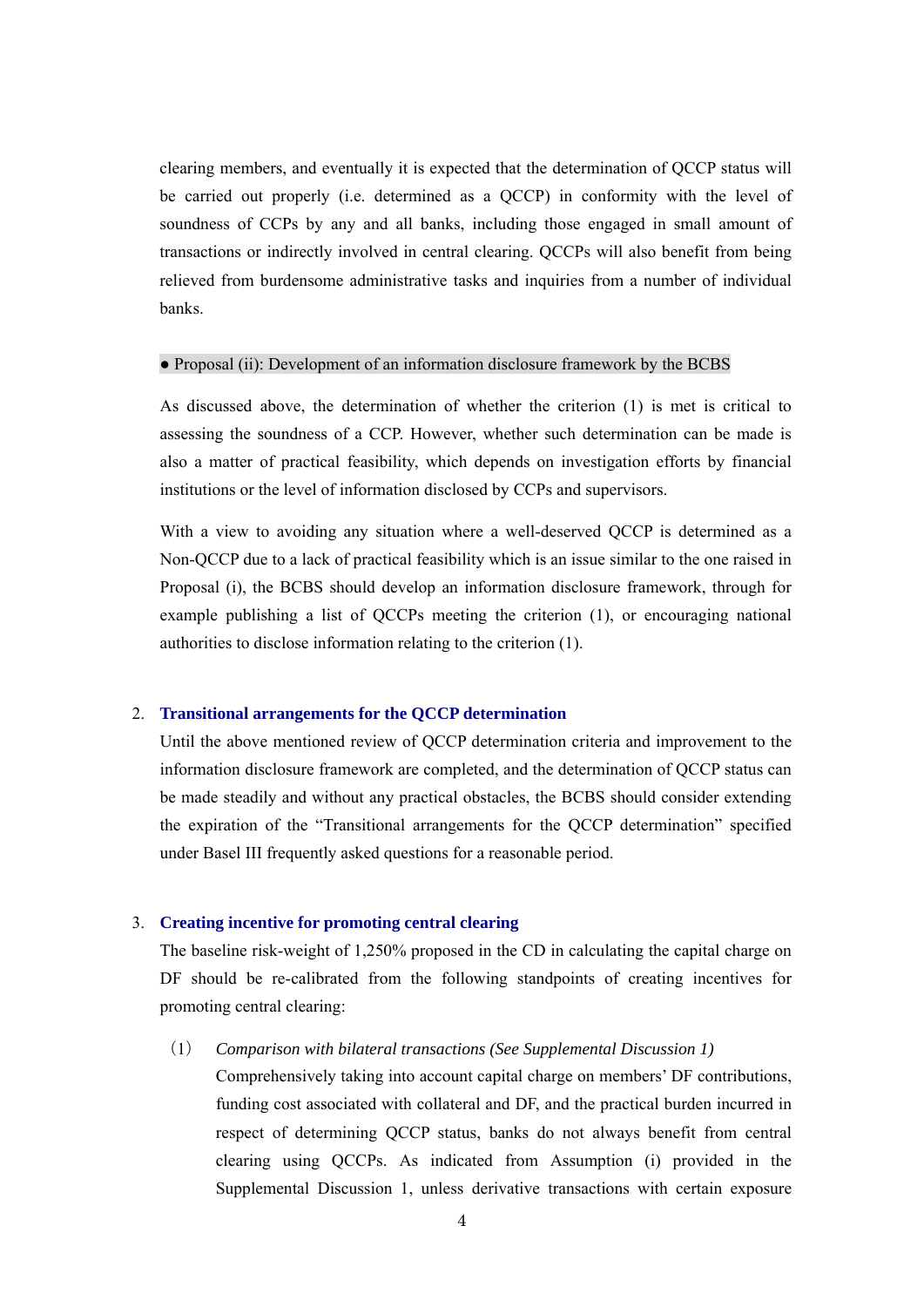amount are transferred to CCPs, no benefits are realized from a cost-benefit perspective relative to bilateral transactions. If the final framework seeks a situation where the majority of clearing members enjoy benefits to centrally clear their transactions, the BCBS should consider reducing the level of capital charge on DF to bring absolute benefits to banks.

Additionally, as shown in the Assumption (ii) provided in the Supplemental Discussion 1, banks do not have an incentive for contributing to DF top-ups. Rather, banks will experience an increase in the minimum trading volume, which is their break-even point.

On this basis, the BCBS should review DF top-ups incentive within the Kcmi and the  $RW_{TE}$  formulae through a comparison analysis with bilateral transactions.

(2) *Comparison with Non-QCCPs* 

Even in the case that DF<sup>Pref</sup> equals to RLDF, the CD requires the level of capital charge on DF for QCCPs with a risk-weight of 1,250%, which is the same level as applied to Non-QCCPs specified in the interim rules. This is not considered sufficient to create an incentive for banks to contribute top-ups of DF.

#### 4. **Appropriateness of** *Cover\**

The BCBS should reconsider the introduction of Cover\* requirement for the RLDF calculation from the following perspectives:

(1) *Increase in complexity of the framework due to introducing Cover\**

Paragraph 24 states that the BCBS proposes to introduce a floor for K(NIMM) in order to restrict QCCPs from intentionally reducing the value of  $DF^{\text{Cover*}}$ .

In the situation of  $DF^{\text{Cover}*} > K(NIMM)$ , if, as is indicated in the CD, the BCBS implicitly permits CCPs to calibrate  $DF^{\text{Cover}*}$  down to the level of K(NIMM) through reviewing stress scenarios developed by CCPs, such a treatment means that the BCBS allows banks to always derive the following outcome: RLDF=K(NIMM). In this situation, the introduction of a new concept *Cover\** has just added unnecessary complexity to the final framework.

| <u>Uditible</u> Udses für WUUI |                     |               |            |                                           |                         |            |  |  |
|--------------------------------|---------------------|---------------|------------|-------------------------------------------|-------------------------|------------|--|--|
|                                | DFcover* Kccp(NIMM) | Proposed RLDF |            | Assumption: CCP                           | Proposed RLDF (implied) |            |  |  |
|                                | 151                 | 151           | Kccp(NIMM) | adjusts DF cover*<br>through the revision | 15 <sub>h</sub>         | Kccp(NIMM) |  |  |
|                                |                     |               | DFcover*   | of its stress senario. $\sqrt{ }$         |                         | Kccp(NIMM) |  |  |

Sample Cases for QCCP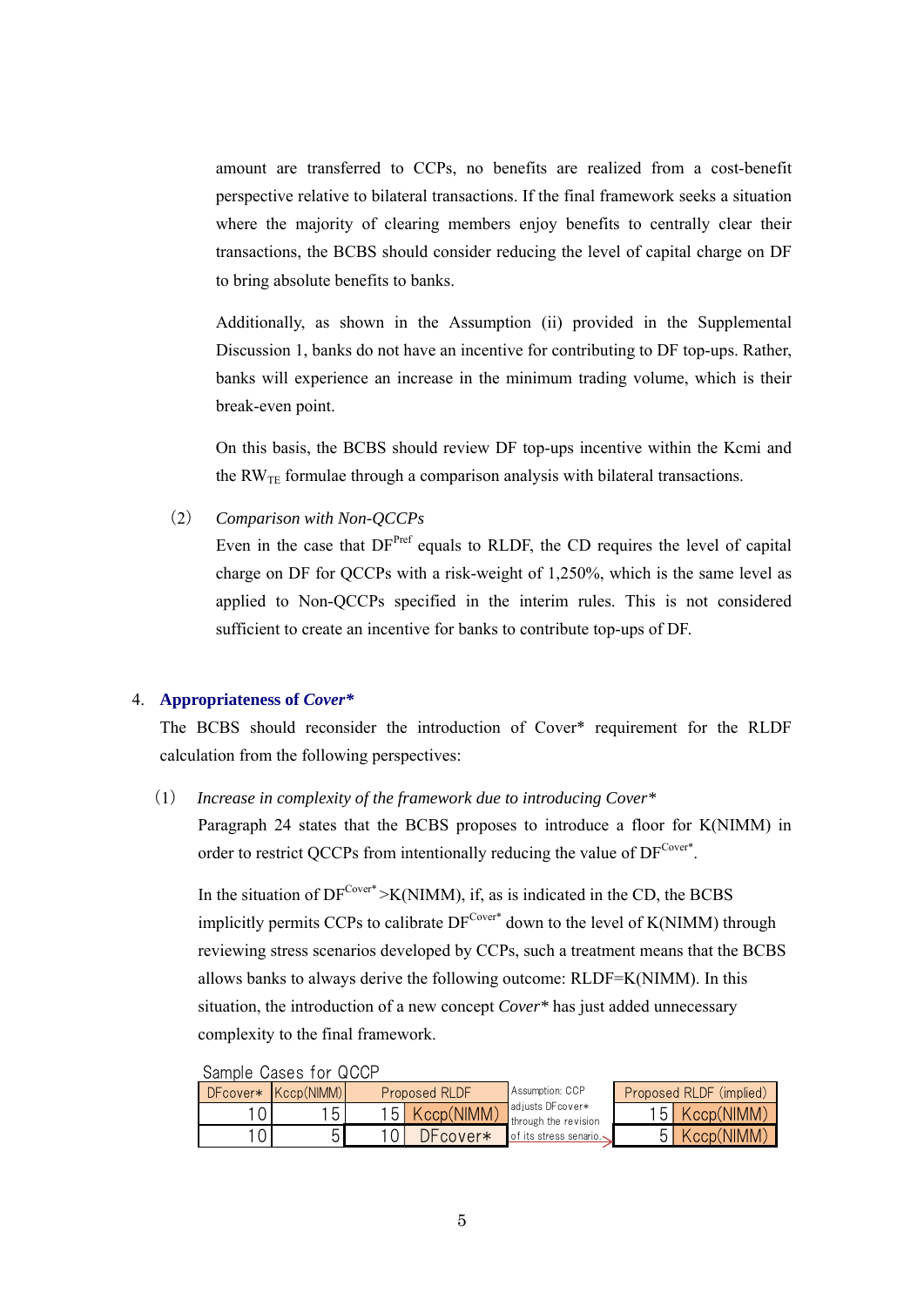(2) *Inconsistency in the definition of the risk measure / Lack in comparability of Cover\**  The calculation of regulatory capital charge for DF and trade exposure (TE) should be based on the same risk definition and concept of exposure and default consistent with other on-going capital adequacy frameworks. Therefore, the introduction of Cover\* requirement which contradicts with the concept underling the Basel framework is not considered to be appropriate.

Specifically,  $DF^{Cover^*}$  is calculated on the basis of stress scenarios developed by individual QCCPs, and accordingly, the basis of calculation is not comparable across QCCPs. Additionally, there exist other issues, such that banks may not be able to verify the appropriateness of  $DF^{Cover*}$  values, as well as banks may be forced to change their capital requirements due to unpredictable and uncontrollable events such as "a change in a stress scenario by a QCCP " which is not dependent on the changes in trading volume or counterparties of QCCPs.

In this regard, our view is that it is more appropriate to define RLDF as "RLDF  $=$ K(NIMM)." Incentivising CCPs to hold "sufficient DF" as QCCPs is already addressed by the supervisory framework under PFMIs. Consequently, we are of the opinion that it is not considered to be necessary to introduce the *Cover\** concept into the Basel capital adequacy framework in order to give an incentive for CCPs to raise DF.

If the introduction of the *Cover*\* concept is unavoidable,  $DF^{\text{Cover}}$  should be used only after the calibration based on the Probability of Default (PD) and other factors is made to ensure that there is no significant difference between K(NIMM) and  $DF^{Cover^*}$ .

5. Responses to questions

Q1. Which of these two proposed methodological approaches best satisfies the objectives which the capital treatment seeks to achieve and why?

We support the ratio approach since the tranches approach has the following issues:

- (1) Under the tranches approach, the risk-weight stays constant at 1,250% for a capital charge on any shortfall of DF, until it reaches RLDF. Therefore, this approach, will not create an incentive for clearing members to contribute DF for its structural reason. On the other hand, under the same condition, the ratio approach will lower risk-weight.
- (2) The tranches approach may impose an excessively high capital charge when the amount of contribution to DF is small (See Supplemental Discussion 2.) Consequently, the function under this approach is considered to be unstable.
- (3) In the case of  $DF_{CCP} \leq RLDF \leq DF^{Pref}$  as provided in the formula (ii) in para. 37,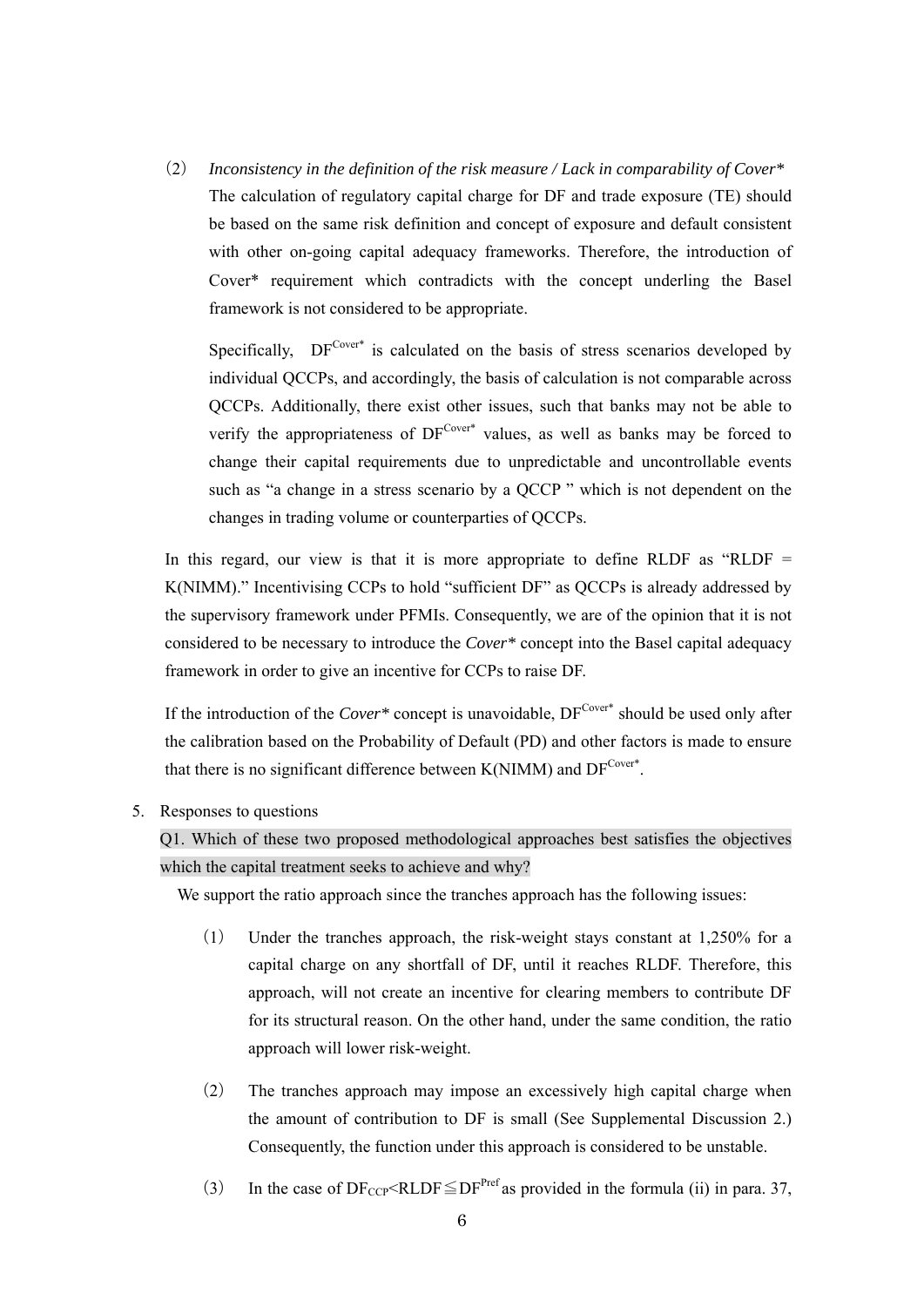if an individual clearing member makes an additional DF contribution, then adversely, the risk-weight will increase. In this regard, the function under this approach is also considered to be unstable.

Nevertheless, as noted in Specific Comment 3, the current proposed level of risk-weight (1,250%) for DF should also be reviewed even if BCBS chooses tranches approach.

Q4: The Committee invites comments on this potential risk sensitive approach to capitalising trade exposures to CCPs.

The maximum risk-weight of 20% is not considered to provide a sufficient incentive for central clearing, and hence a lower RW should be set.

The PD of financial institutions with a sound financial position would likely be assigned 0.03% which is the floor of PD. In such a case, the risk-weight calculated under the internal ratings-based approach will be approximately 8%.

If bilateral derivatives are transferred to CCPs, TE should at least be lower than the risk-weight of 8% because (i) transferred transactions would be treated more prudentially than bilateral derivatives, and (ii) additional capital charge will be imposed on DF that banks must contribute.

Further, since the proposed risk-weight of TE to CCPs incorporates the risk sensitivity, banks need to obtain data (RW\_TE) from CCPs in addition to Kcmi specified in the interim rules. As discussed in Specific Comment 1, to ensure feasibility for banks to obtain such data, it is requested that the BCBS discuss how such additional information will be obtained and disclosed.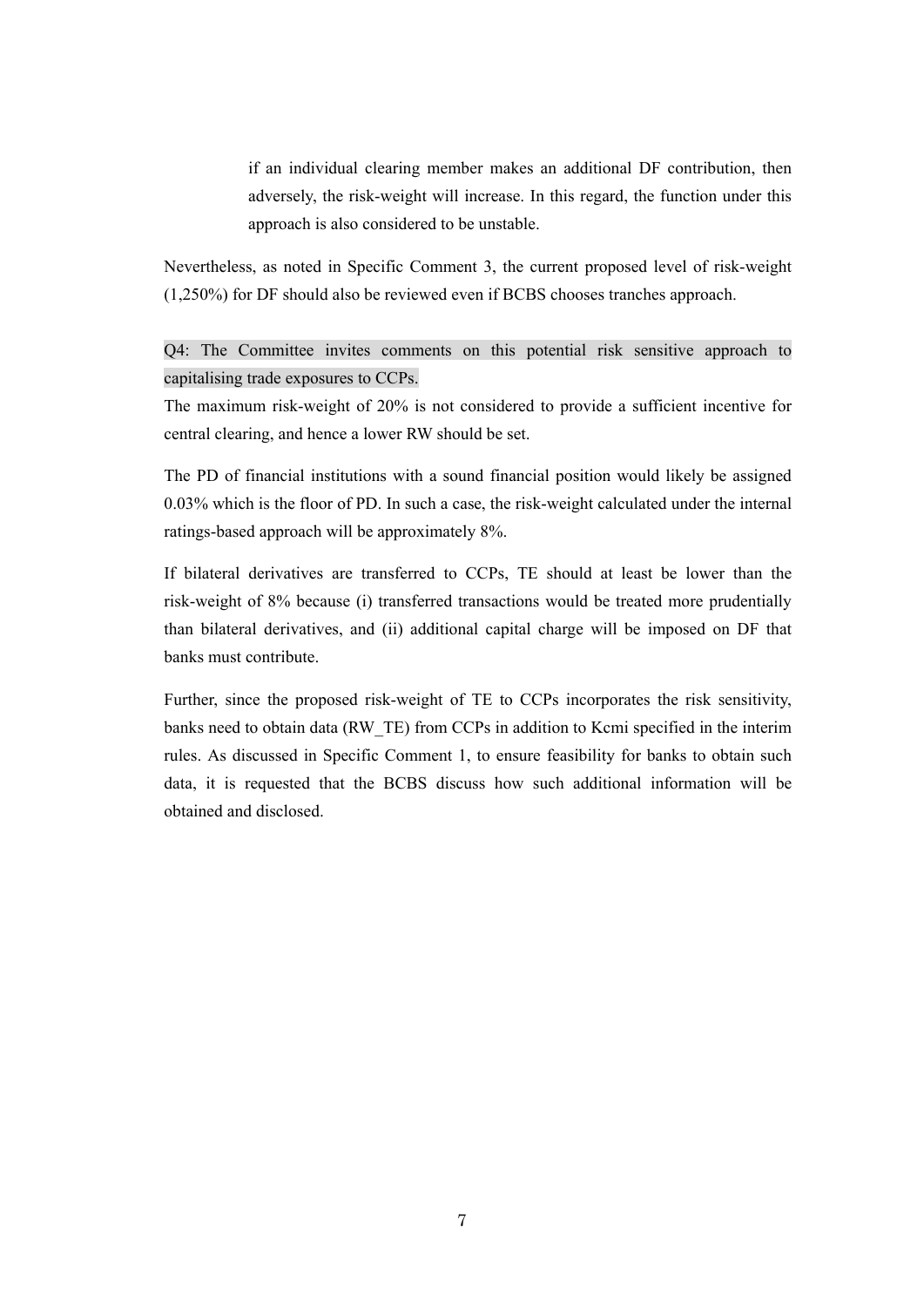# **Supplemental Discussion**

# **1. Cost comparison/Break-even point**

|                         |        | (\$ mil) |
|-------------------------|--------|----------|
| Assumption              |        | (iii)    |
| RW of counterparty *    | 13.98% | same     |
| <b>RLDF</b>             | 3,000  | same     |
| ccp                     | 20     | same     |
| DF cm pref              | 3,000  | 3,020    |
| Number of CM            | 100    | same     |
|                         | 30     | 50       |
| Maturity of derivatives | 3      | same     |
| S.F. for IRS            | 0.5%   | same     |

\*PD=0.07% (worth of S&P:A), LGD=45.0%, same maturity as above assumptions: IRS, WACC=6%, funding cost rate=1%



Vertical line: Capital cost + Funding cost

For simplicity, Kcmi for the capital cost is defined as max (the K of the ratio approach, the K of the tranches approach).

Additionally, CVA capital charge is not added on to the capital cost of bilateral transactions.

Horizontal line: Add-on to derivatives transferred to QCCP (the unit is in USD million.)

 As discussed in Assumption (i), banks will benefit from transferring their derivate positions to QCCP only when the amount of capital add-on imposed on centrally cleared transactions exceeds approximately USD 560 million calculated under NIMM(CCP) (notional amount of approximately USD 91 billion.)